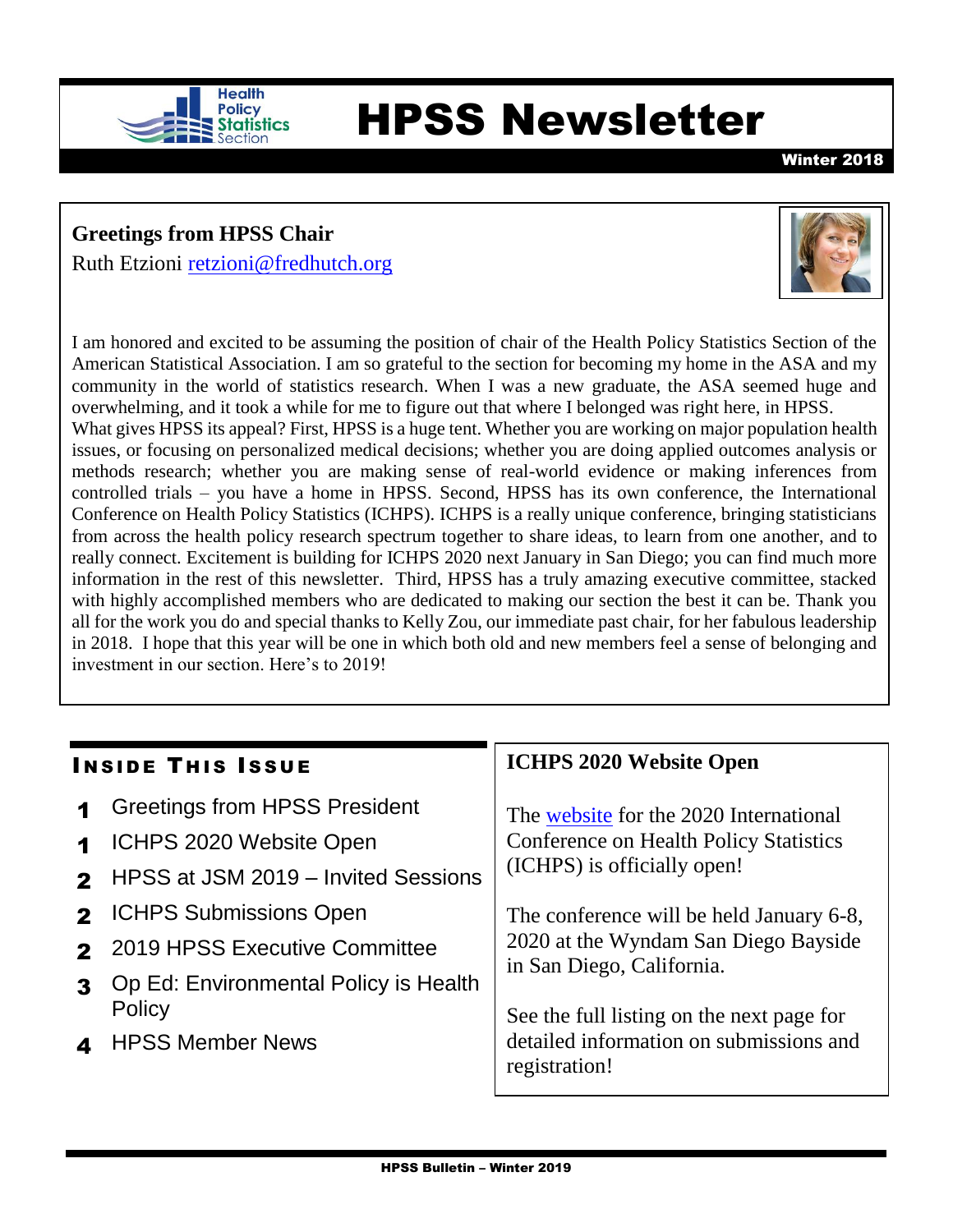## **ICHPS 2020 Submissions Open**

The International Conference on Health Policy Statistics (ICHPS), sponsored by HPSS, is held every two years with the goal of connecting statisticians, methodologists, researchers, economists, and others so they can exchange and build on ideas they will disseminate to the broader health policy community.

ICHPS 2020 will be held in San Diego, California on January 6-8, 2020. We're planning ahead, and now is actually your first opportunity to be part of this important forum. Invited session and workshop proposal [submission](http://ww2.amstat.org/meetings/ichps/2020/proposals/index.cfm) is open until March 4!

Since HPSS members are an important portion of what makes ICHPS so special, we would like to ask members that plan to submit proposals to submit early for planning purposes. Members who submit before January 23 will have special consideration for the program. Having an early look at the potential conference content can be critical in securing external funding from sources and help keep general conference registration rates reasonable.

If you'd like to organize a session or workshop for 2020, try to engage these diverse stakeholders in creating a constructive platform for debate. Also, keep in mind the conference's theme, "Leveraging Data to Shape the Future."

ICHPS is a unique and intimate forum for discussing research needs and solutions to the methodological challenges in the design of studies and analysis of data for health policy research. We hope to see you in San Diego!

#### **Other Important Dates**

May 1, 2019 - June 28, 2019

Invited Session and Workshop Proposal Submission: January 3, 2019 - March 4, 2019 Invited Abstract Submission: April 12, 2019 - April 26, 2019

Contributed and Poster Abstract Submission:

# **HPSS at JSM 2019 – Invited Sessions**

The full JSM 2019 invited program can be found online [here.](http://ww2.amstat.org/meetings/jsm/2019/onlineprogram/index.cfm) We are grateful to all those that submitted invited sessions for consideration.

This year we have 4 invited sessions that are sponsored by HPSS. These sessions span a diverse range of topics that are especially relevant to statistical methods for health policy.

1. A session on the challenges of pragmatic randomized and their impact on clinical trials on clinical practice and health policies.

(Session # 217884)

2. An invited panel that provide vignette on the impact of statistical analysis on health policy. (Session # 217959)

3. A session that describes recent advances for estimating causal effects from observational studies with multiple treatments.

(Session # 218106)

4. A session on issues that arise in estimation of global morbidity and mortality.

(Session # 218141)

Stay tune for our topic contributed and contributed sessions in the next letter.

### **2019 HPSS Executive Committee**

Chair – Ruth Etzioni Chair-Elect 2020 – Laura Hatfield Past Chair 2018 – Kelly Zou

Secretary – Claude Setodji Treasurer – Jason Brinkley Publications – Miguel Marino Council of Sections Rep – Don Hedeker

JSM Program Chair 2019 – Roee Gutman JSM Program Chair Elect 2020 – Lisa Lix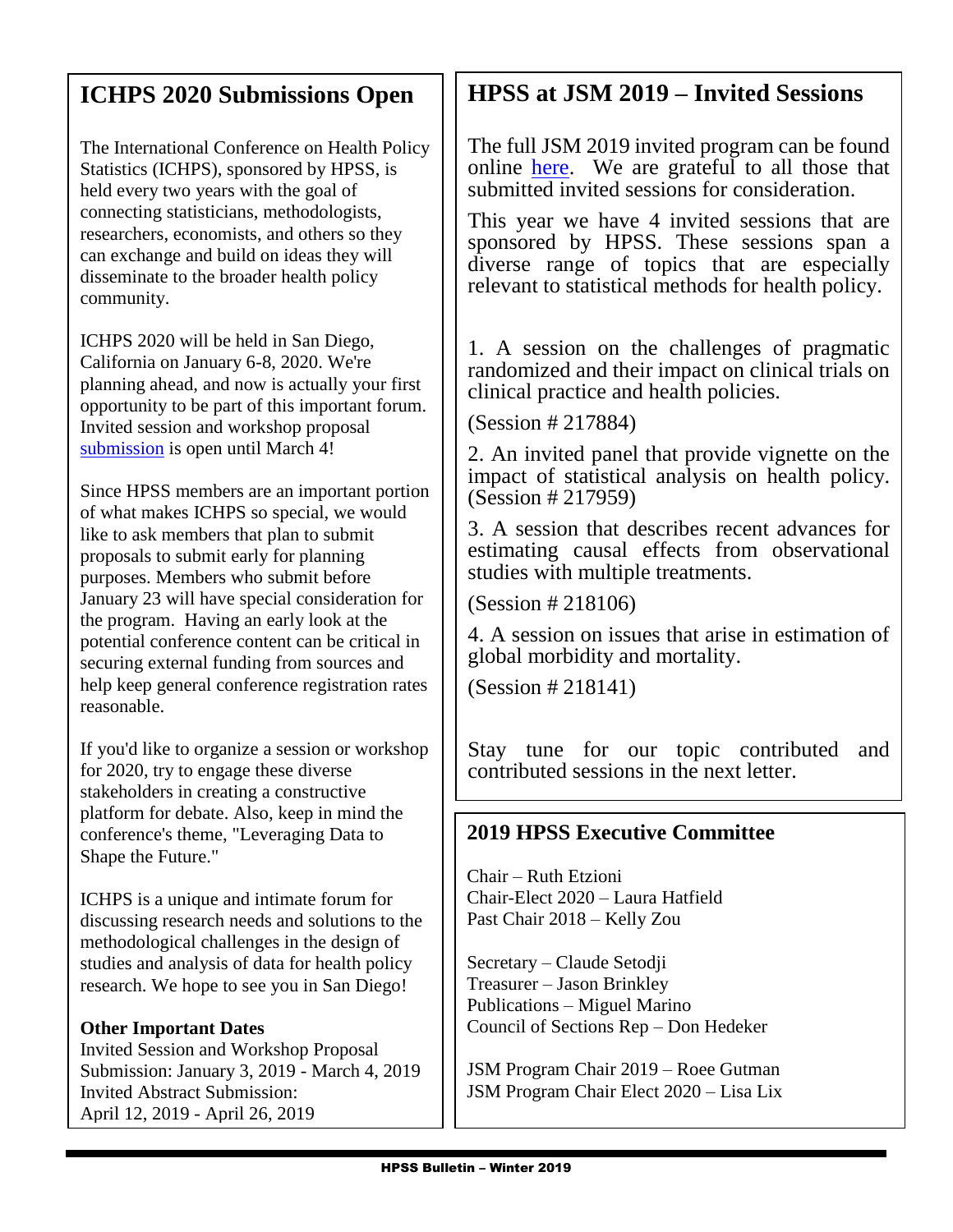# **Op Ed: Environmental Policy is Health Policy**

#### Dr. Corwin Zigler

You don't have to look very far in the news these days to see that there is a lot of action in the realm of environmental health policy, mostly due to the sharp change in perspective that came with EPA appointees by the Trump administration. Lurking in the details is a debate surrounding "causal inference" and its specific relation to setting policies that I think would be of interest to members of HPSS.

The importance of air pollution policy and the role of causality has been a topic of increased discussion for the past 10 years or so. A useful summary of the importance of the proble[m here.](http://science.sciencemag.org/content/344/6181/257) A focus on causal inference in this context has motivated quite a few papers – some by members of HPSS – designed to follow the trend of other fields by incorporating rigorous causal inference methods into studies of air pollution policy. In fact, the profile of causal inference methods has rapidly increased in air pollution epidemiology over the past several years, with more researchers adopting more formal perspectives and many more discussions about causal inference at conferences and workshops.

But the importance of inferring causality in these settings (and the inherent challenges) is now being reoriented by Trump appointees to undercut the importance of air pollution regulations. Industry-friendly appointees have replaced scientists on advisory boards. The Clean Air Scientific Advisory Committee in particular: it is charged with reviewing all available science about pollution and health and making a recommendation for policy. The debate of the moment is the review of the National Ambient Air Quality Standards for fine particulate matter (PM2.5). These NAAQS have to be reviewed on a regular schedule.

As an aside, the EPA recently created a rule that disqualified anyone who had received EPA research funding from serving on this committee, effectively disqualifying some of the most credible scientists working in the area.

These efforts are being conducted in parallel to some rules that are similarly disingenuous with regard to transparency in scientific research in that worthwhile virtues are being touted with the ultimate goal of disqualifying decades-old research. Here's a quote from that linked report that is about statistics, which should give a flavor:

*"In addition, this proposed regulation is designed to increase transparency of the assumptions underlying dose response models. As a case in point, there is growing empirical evidence of non-linearity in the concentration-response function for specific pollutants and health effects. The use of default models, without consideration of alternatives or model uncertainty, can obscure the scientific justification for EPA actions. To be even more transparent about these complex relationships, EPA should give appropriate consideration to high quality studies that explore: A broad class of parametric concentration-response models with a robust set of potential confounding variables; nonparametric models that incorporate fewer assumptions; various threshold models across the exposure range; and spatial heterogeneity. EPA should also incorporate the concept of model uncertainty when needed as a default to optimize low dose risk estimation based on major competing models, including linear, threshold, and U-shaped, J-shaped, and bell-shaped models."*

Continued on Next Page